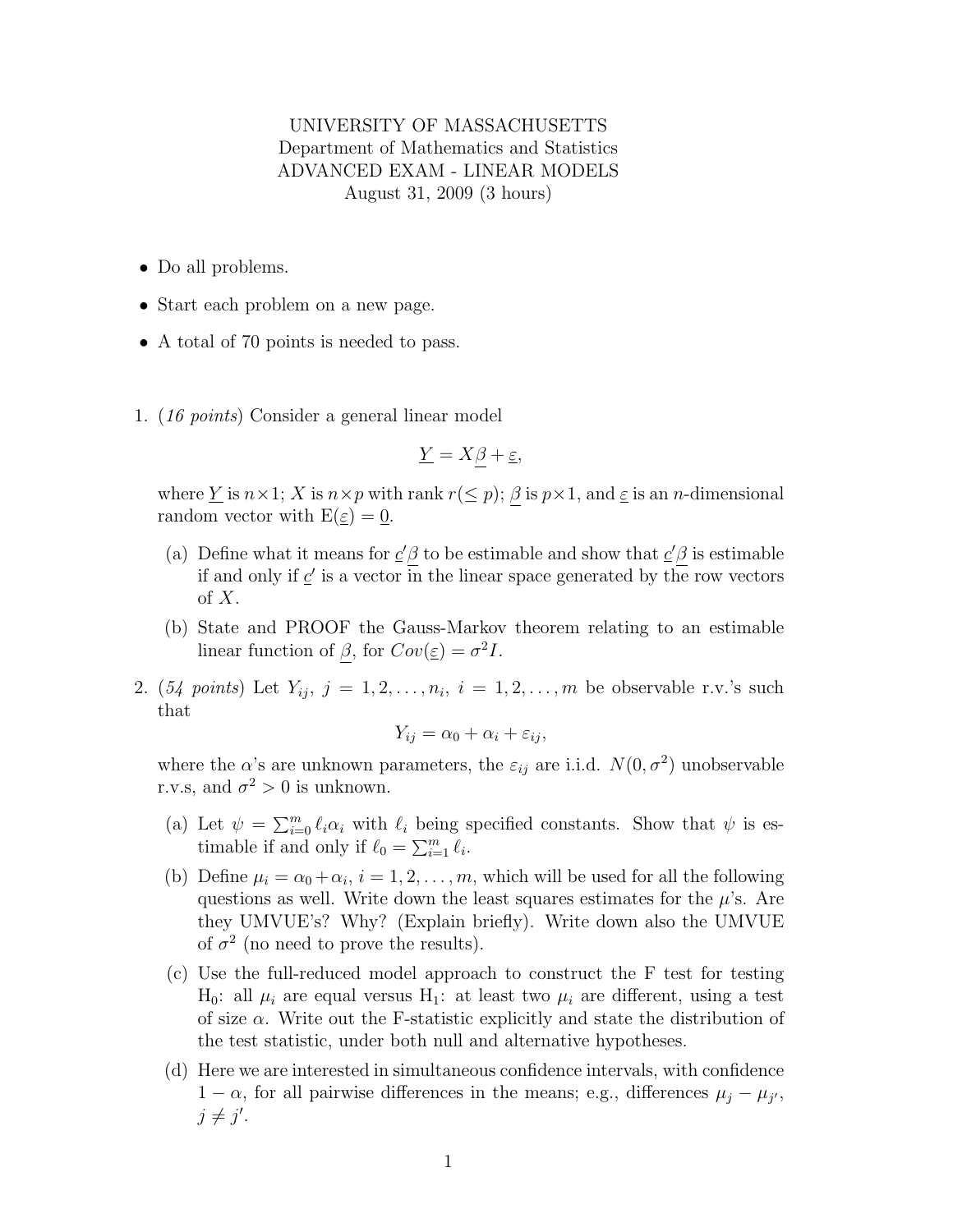- i. Give Bonferroni's inequality and explain how it is used to construct simultaneous confidence intervals. (No need to prove anything you can just write down the result.) Be complete.
- ii. For  $n_i = n$   $(i = 1, ..., m)$ , define the studentized range distribution and use it to derive Tukey's method for the problem at hand.
- iii. How would you decide which of the two methods is better here? Why is the Bonferroni method so popular in simultaneous confidence intervals?
- (e) For this question, suppose there is a variable associated with each of the groups (e.g., a dose of some sort) with  $x_i$  denoting the value for group i, each  $x_i > 0$  and all the  $x_i$  being different.
	- i. If it is known that  $V(\epsilon_{ij}) = \sigma^2 x_i$ , explain how you could transform the model to make optimal inferences on the  $\mu$ 's. Could you use a standard one-way analysis of variance routine found in the statistical packages or would you need a general regression package? Explain.
	- ii. Now suppose the  $x_i$  values are used to model the mean with the assumption that  $\mu_i = \beta_0 + \beta_1 x_i$ , but return to assuming that  $V(\varepsilon_{ij}) = \sigma^2$ .
		- A. Write the model as  $\underline{Y} = X\underline{\beta} + \underline{\varepsilon}$ . Write down the least squares estimate of  $\beta$  in terms of  $\underline{Y}$  and X and the UMVUE for  $\sigma^2$ . No need to simplify these.
		- B. Use the full-reduced model approach to develop the F-test for the null hypothesis of  $H_0$ :  $\mu_i = \beta_0 + \beta_1 x_i$  versus  $H_A$ : the  $\mu_i$  are not a linear function of the  $x_i$ , but change over i in some unspecified way - (This is just the model in part (b)). This is a test for "lack of fit". Lay out the general calculation and the degrees of freedom associated with the test, but there is no need to simply the expression.
- 3. (30 points) An experiment was run to compare three different primitive altimeters (an altimeter is a device which measures altitude). Each of three pilots used each of three altimeters and the response is the error in reading.

|         | Altimeter |     |                |
|---------|-----------|-----|----------------|
|         |           | 123 |                |
| Pilot 1 | 3         | 4   | $\overline{7}$ |
| Pilot 2 | 6.        | 5   | 8              |
| Pilot 3 | 3         |     |                |

We assume first that the three pilots are FIXED factor levels, and consider it as a two-way fixed effects model with interactions.

(a) Plot these 9 observations to see any indication of Pilot-Altimeter interactions (no computation)? What should the graph look like if there is no interaction?